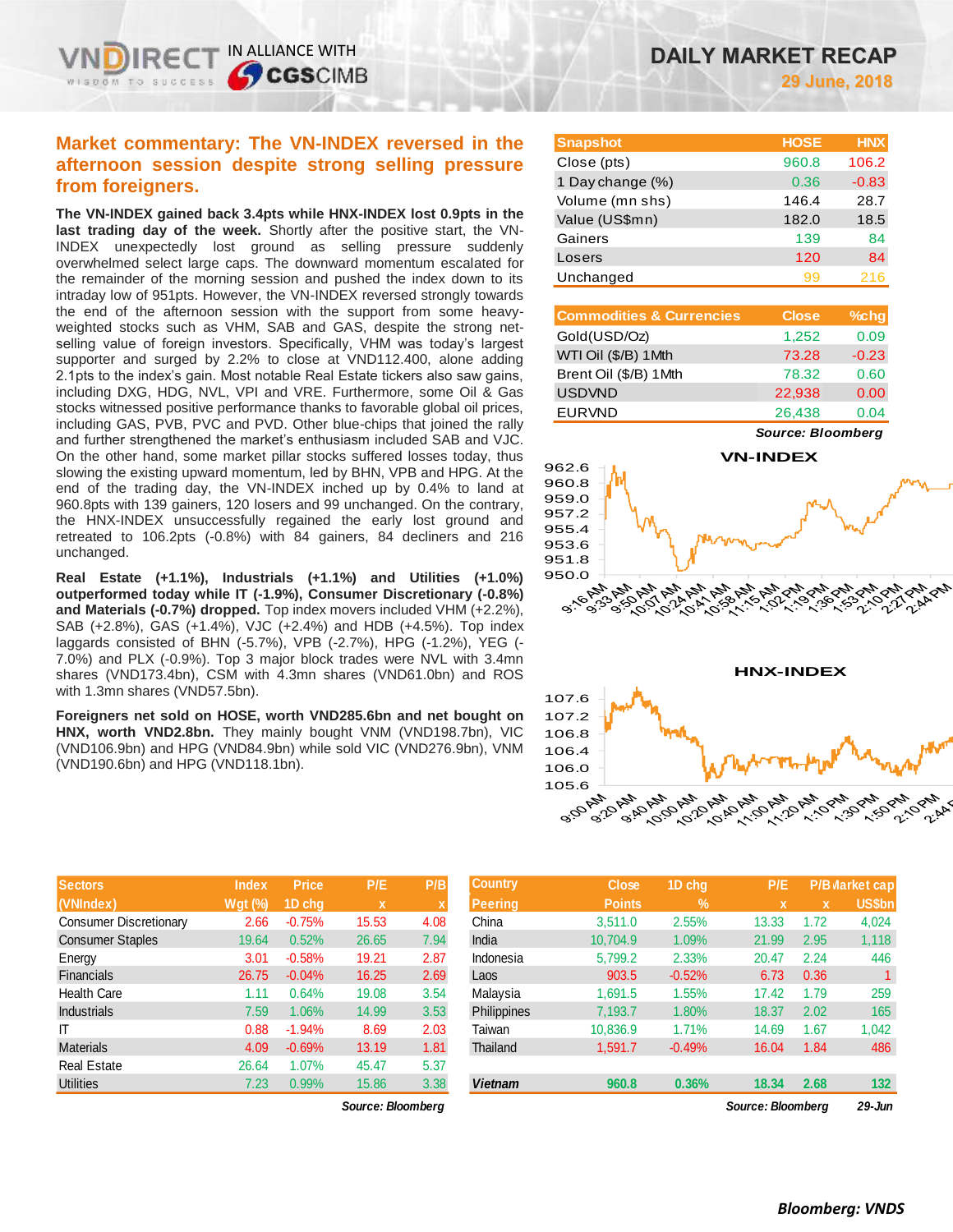## **Market News**

**Oil is poised for the biggest weekly gain since mid-April as declining stockpiles in the U.S. and disruptions in Libya and Canada raised global supply risks.** Futures in New York were little changed on Friday and are up 7% this week. While authorities in eastern Libya ordered a halt oil exports from ports, Syncrude Canada Ltd. was said to cut crude volumes to customers in July by 92% from its upgrader in Alberta, after an unplanned outage last week. U.S. inventories last week fell the most in almost two years, according to government data. *(Bloomberg)*

**VAT plan would hit household welfare.** The Ministry of Finance's (MoF) two proposals to increase value-added tax (VAT) would have various impacts on the overall economy and household welfare, cited Director of the Vietnam Institute for Economic and Policy Research (VEPR). Since 2017, the MoF had repeatedly proposed amendments to current tax laws towards increasing various tax rates, including raising the VAT rate under two separate scenarios. Under the first scenario, VAT will be raised by 20%, meaning that the commodities currently subject to 5% and 10% VAT, will be levied at 6% and 12% VAT, respectively. The second scenario proposed is that commodities currently liable for a rate of 5% VAT will be subject to a new VAT rate of 10%. Meanwhile, commodities subjected to 0% and 10% VAT will experience no adjustment. According to the Vietnam Household Living Standard Survey (VHLSS) by the General Statistics Office in 2016, Vietnam's average annual expenditure per capita is over VND34.5mn, or an average monthly expenditure per capita of VND2.9mn. VEPR's research team said that the first scenario would have a stronger impact on households compared to the second. Specifically, the first scenario would reduce household expenditure by 0.9%, while the second scenario would reduce expenditure by 0.3%. The rate of poor households would increase by 0.3% points if VAT is adjusted under the first option, and increase by 0.2% points under the second option. However, according to the research team, the second option will also have negative effects on low-income households. Therefore, the government should carefully consider adjustments to VAT, as this is a trade-off between increasing the State budget and boosting economic growth as well as reducing poverty. *(Vietnamnews.vn)*

# **Company Note**

#### **Dat Xanh Real Estate Services and Construction (DXG VN) – Company Note – NON-RATED**

**Broker with dominant market share and healthy margins**. In FY17, DXG garnered the biggest national brokerage market share (29%, equivalent to 22,180 units sold) and second-largest Northern market share (34%), according to the company. It also generated a brokerage gross margin of 81% in FY17 (vs. 70.7% in FY16 more than double the 40% gross margin realised by No.2 player Century Land JSC (CENLAND, Unlisted). DXG's achieved its FY17 high gross margin by increasing focus on higher risk-higher commission brokerage models, such as secondary investments, facilitated by Vietnam's buoyant property market currently. Management said that DXG aims to consolidate its brokerage market position and targets national market share of 30- 40% (equivalent to 25,000-30,000 units sold per year) in FY18-20F.

**Mid-range developer with sizeable landbank nationwide**. Through aggressive M&A, DXG has garnered the second-biggest landbank nationwide among listed developers, with 521ha (as of 2017) concentrated in tourism hotspots such as the coastal resort towns of Nha Trang and Hoi An. It also has access to another 390ha landbank (as of 2017), held by 43.1%-owned associate Long Dien Group JSC (LDG VN, Not Rated). DXG's current landbank would support project development for the next five years based on the company's project pipeline, according to management. DXG has established a solid reputation in the mid-range segment, with properties priced at VND23m-35m/sq m, in strategic locations and its captive sales force. DXG believes it would continue to ride on the Vietnam property upcycle until 2020F.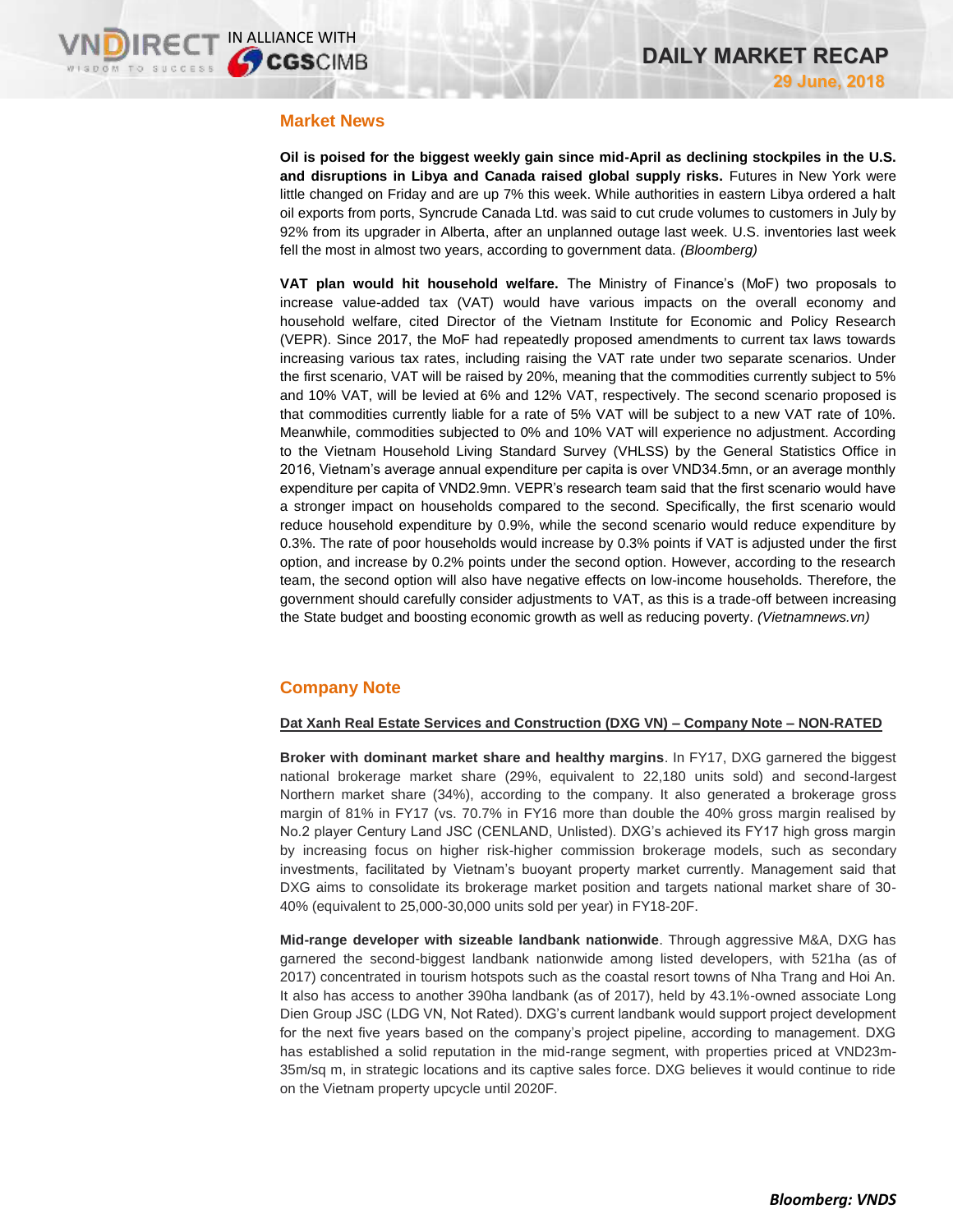**Management expects strong earnings profit performance in next 2 years**. According to management, the newly-launched project pipeline for 2018F includes GEM Riverside in District 2, Lux Riverview, Lux Star in District 7, Opal Skyview in Thu Duc District (all being offered to midrange buyers in Ho Chi Minh City, HCMC). The company expects these projects to collectively add 4,683 condo units to market supply, with a combined contract value of VND10,659bn over the 2018-20F period (equivalent to more than four years' annual revenue based on FY17 level). The total unbooked revenue pipeline stood at around VND2,677bn at Jun 2018, according to the company.

**DAILY MARKET RECAP**

**29 June, 2018**

**Operating cash flow negative from aggressive landbank expansion**. DXG incurred negative cash flow from operations for two consecutive years (FY16-17) due to its aggressive landbank expansion, resulting in a substantial increase in leverage. In addition, management said it targets to expand landbank to around 2,000ha by 2020F through M&A activities, which would further drain cash flow. With the long-term bond issuance of VND2,000bn planned for 3Q18F to support its landbank acquisition and deposits to developers (required for the secondary investment brokerage model), management stated that DXG's proforma net debt-to-equity ratio would rise to 33.3% in 3Q18F based on the balance sheet at end-1Q18.

*Read the full report: [HERE](https://static-02.vndirect.com.vn/uploads/prod/DXG_NRNote_20180629.pdf)*

# **Notable Corporate Events**

**Vingroup JSC (VIC VN) - business activity:** VIC has announced the plan to develop homes priced at VND200mn or more in several provinces and cities, excluding Hanoi and Ho Chi Minh City, citing information from the group's website. Particularly, the first low-cost homes will be built in Bac Ninh, Dong Nai and Binh Duong provinces. *(Bloomberg)*

*<to be continued>*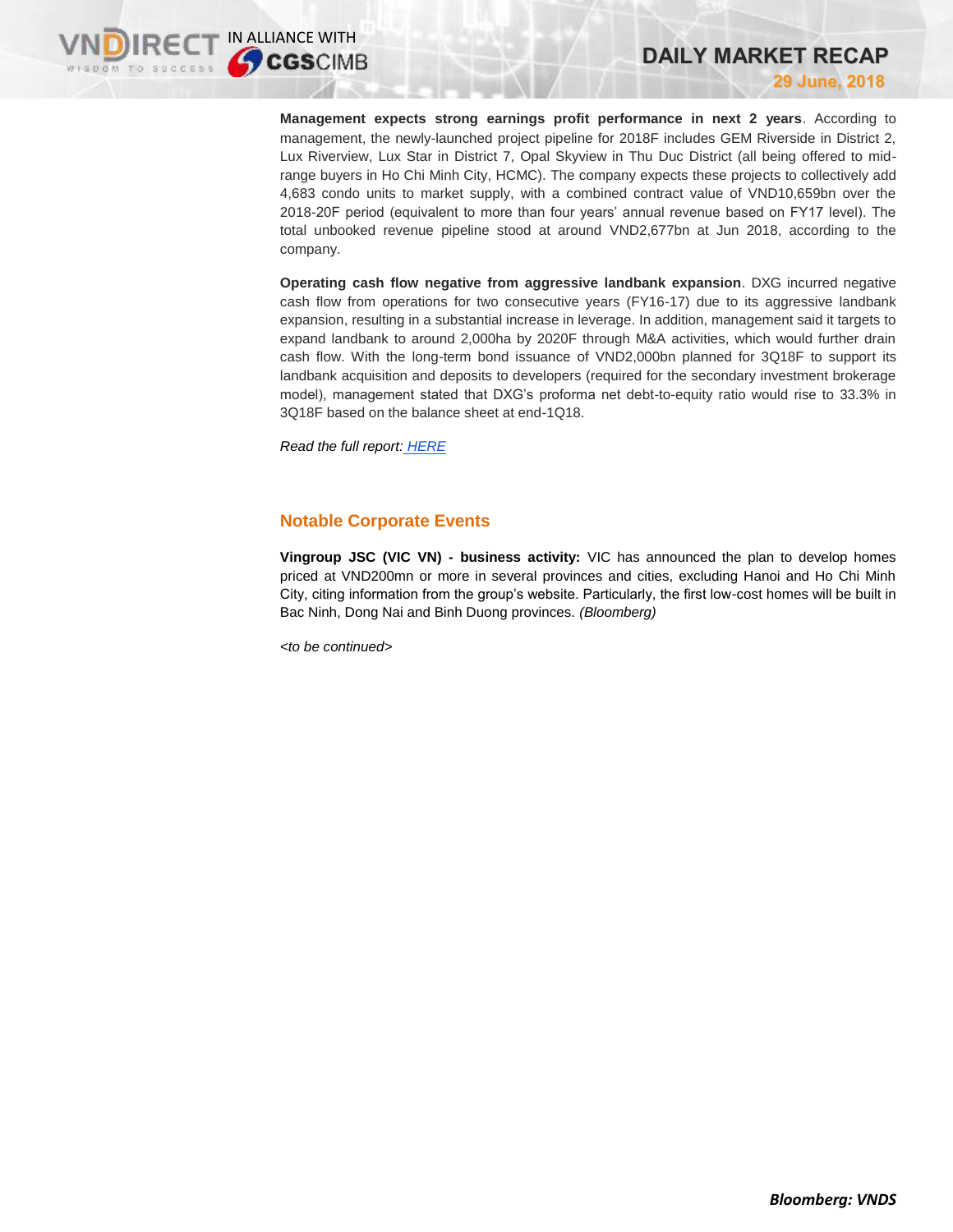# RECT IN ALLIANCE WITH

**29 June, 2018**

**DAILY MARKET RECAP**

# **COVERAGE SUMMARY**

WISDOM TO SUCCESS

VN

| Ticker          | <b>Close</b><br>price | <b>Adjusted</b><br>target<br>price | <b>Upside</b> | <b>Recom-</b><br>endation | Investment thesis summary/Update                                                                                                                                                                                                                                                                                                                                                                                                                                                                                                                                                                                                                  | Latest<br>report |
|-----------------|-----------------------|------------------------------------|---------------|---------------------------|---------------------------------------------------------------------------------------------------------------------------------------------------------------------------------------------------------------------------------------------------------------------------------------------------------------------------------------------------------------------------------------------------------------------------------------------------------------------------------------------------------------------------------------------------------------------------------------------------------------------------------------------------|------------------|
| PC <sub>1</sub> | 32,300                | 40,700                             | 26.0%         | ADD                       | Positive outlook for 2018 with surge in revenue thanks to: (1) New<br>contribution from My Dinh Plaza II and (2) commissioning of two new<br>hydropower plants in Q4, 2017. (3) Back log of VND2,040bn at end of 2017                                                                                                                                                                                                                                                                                                                                                                                                                             | <b>Link</b>      |
| <b>LPB</b>      | 11,200                | 19,000                             | 69.6%         | ADD                       | 1. Unique distribution advantage with more than 1000 PTOs across<br>country. Will be able to maintain strong credit growth thanks to good capital<br>buffer (CAR $\sim$ 13%) and strong liquidity (LDR $\sim$ 80%).<br>2. FY18 YE P/B cheap relative to peers.                                                                                                                                                                                                                                                                                                                                                                                    | Link             |
| <b>VJC</b>      | 141,800               | 149,400                            | 5.4%          | <b>HOLD</b>               | 1. 1Q18 transport revenue reached VND6,035bn (+51.9% yoy)<br>2. In 2018, VJC will continue to expand its international network<br>3. VJC may not be able to pass on fuel costs if oil price continues to rise.<br>Moreover VJC appears to be overvalued compared to global peers which<br>are seeing multiple contraction due to rising fuel prices and looming<br>overcapacity in the APAC region                                                                                                                                                                                                                                                | <b>Link</b>      |
| <b>NLG</b>      | 28,000                | 38,200                             | 36.4%         | ADD                       | 1. NLG is well aligned with the new property market orientation. NLG<br>focuses on durable-demand products (affordable and social apartments<br>and landed properties).<br>2. FY2017 net revenue is forecasted at VND3,454 billion (+36.3% yoy) and<br>NPATMI at VND544 billion (+58% yoy). For 2018, revaluation of Hoang<br>Nam project will secure strong EAT growth. However, the share price is<br>reasonable this year.<br>3. Upside for the stock will come in 2018 as major projects are going to be<br>executed.                                                                                                                         | <u>Link</u>      |
| <b>ACV</b>      | 91,500                | 106,000                            | 15.8%         | <b>ADD</b>                | 1. Passenger throughput could grow at more than 15% in the next few<br>years<br>2. Domestic passenger fees will increase by 22.7% yoy in 2018, FY18 EAT<br>to touch VND5,072b (+46.5%)                                                                                                                                                                                                                                                                                                                                                                                                                                                            | <b>Link</b>      |
| <b>DPM</b>      | 17,200                | 15,600                             | $-9.3%$       | <b>HOLD</b>               | 3. 2018 EV/EBITDA 11.9x, below peers average of 15x<br>1. High exposure to oil prices (forecasted to average US\$70/bbl in 2018)<br>implies potential further contraction in margins.<br>2. High depreciation burden leads to expected losses for the NPK - NH3<br>expansion project in 2018-2019. This project will only contribute to profits<br>from 2020 onwards as the plants reach full capacity.<br>3. Short to medium term catalysts include a pending change in VAT policy<br>(which would improve gross margin by 3-4% pts) and the acceleration of<br>PVN's divestment process in 2018.                                                | Link             |
| <b>QNS</b>      | 36,600                | 54,600                             | 49.2%         | <b>ADD</b>                | 1. Soymilk segment is the main growth driver and expected to regain<br>momentum in 2018 with new products.<br>2. Sugarcane prices should temper this year, cushioning some of the<br>impact of falling sugar price. This should protect sugar segment's GPM to<br>further squeeze.<br>3. We recommends an ADD rating for QNS as the increasing profitability<br>contribution from soymilk segment should help QNS close its valuation gap<br>with pure-play consumer stocks.                                                                                                                                                                      | Link             |
| <b>LTG</b>      | 39,900                | 66,270                             | 66.1%         | ADD                       | 1. Booming rice exports to China and Philippines should boost Agrifood<br>sales.<br>2. For 2018, we expect a 7.1% growth in top line to touch VND8,781bn and<br>a 18.4% growth in bottom line to touch VND517bn.                                                                                                                                                                                                                                                                                                                                                                                                                                  | Link             |
| <b>VCB</b>      | 58,000                | 79,500                             | 37.1%         | <b>ADD</b>                | 1. VCB is a well-regarded state-owned commercial bank (SOCB) with an<br>extensive network, a critical role in Vietnam's national payment system and<br>leading card issuer.<br>2. Its strong deposit franchise and large client base would support a gradual<br>shift in loan mix to higher-yield segments such as personal lending, in our<br>view.<br>3. Its asset quality is best in class, with well-controlled NPLs and a high<br>provisioning buffer (NPL of 1.1%, loan loss reserve ratio, LLR, of 131% at<br>end-FY17).<br>4. We project an enviable net profit CAGR of 17.7% over FY18-20F, with<br>ROE improving to 20.1% by end-FY20F. | <b>Link</b>      |
| MBB             | 26,200                | 38,600                             | 47.3%         | ADD                       | 1. MBB is looking to push fee income through bancassurance and<br>internet/mobile banking.<br>2. High loan growth to be supported by sufficient capital and funding.<br>3. MBB still trades at a discount to peers.                                                                                                                                                                                                                                                                                                                                                                                                                               | Link             |
| <b>VSC</b>      | 34,850                | 53,400                             | 53.2%         | ADD                       | 1. VSC will boost VGP capacity by a third to 800,000 TEU by 2019 through<br>the additional of a new quay crane and a back-end logistics center which is<br>75% complete at the moment.<br>2. 2018 net profit expected to soar to VND360bn (+34.8% YoY).<br>3. Valuation is attractive due to the foreign investors' sell off over the last<br>few weeks. VSC is currently trading at 12M EV/EBITDA 5.6x, well below<br>the peer average of 6.7x.                                                                                                                                                                                                  | Link             |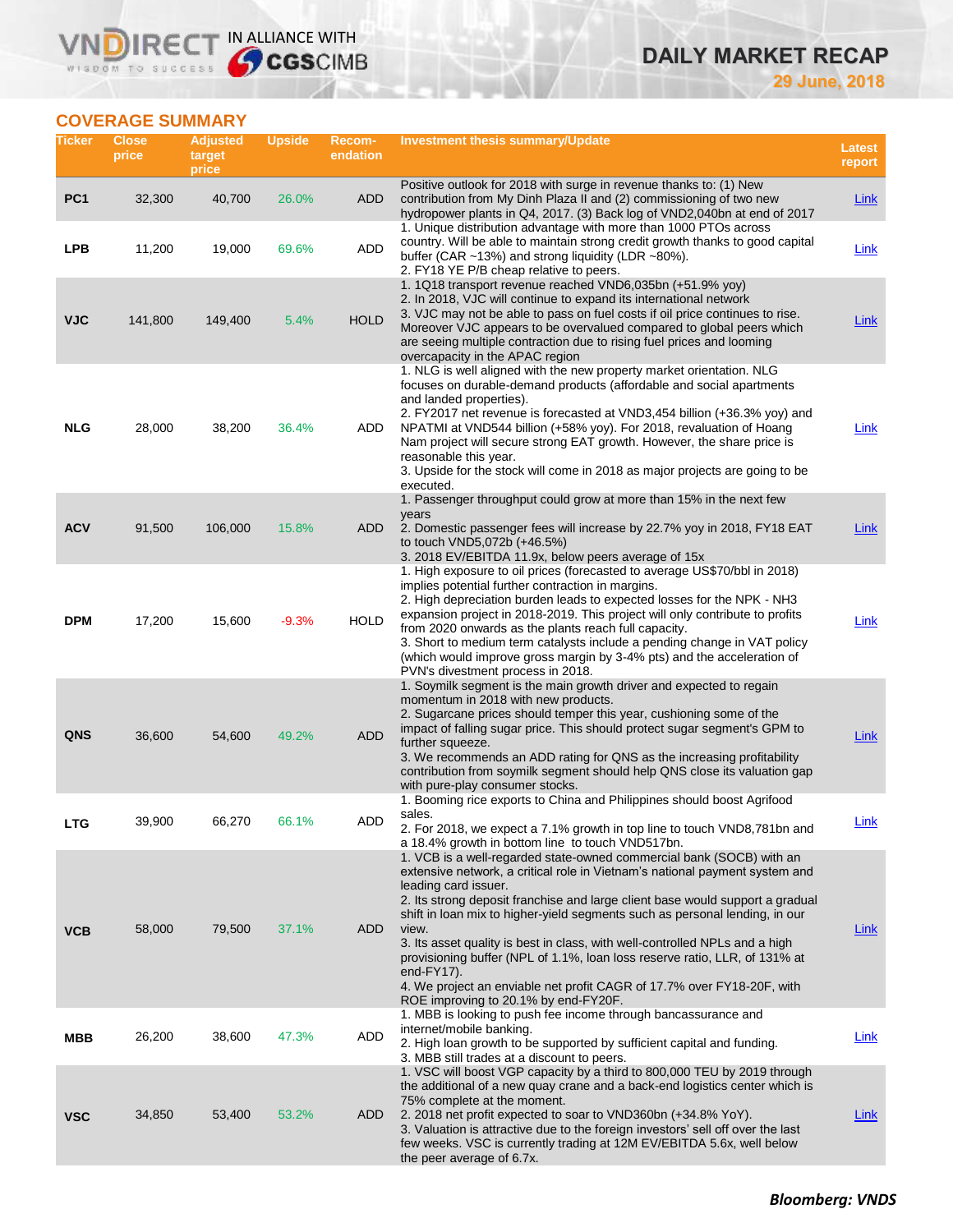# **DAILY MARKET RECAP**

**29 June, 2018**

| Ticker     | <b>Close</b><br>price | <b>Adjusted</b><br>target<br>price | Upside | <b>Recom-</b><br>endation | Investment thesis summary/Update                                                                                                                                                                                                                                                                                                                                                                                                                                                                                                                                                                                  | Latest<br>report |
|------------|-----------------------|------------------------------------|--------|---------------------------|-------------------------------------------------------------------------------------------------------------------------------------------------------------------------------------------------------------------------------------------------------------------------------------------------------------------------------------------------------------------------------------------------------------------------------------------------------------------------------------------------------------------------------------------------------------------------------------------------------------------|------------------|
| <b>VPB</b> | 28,700                | 36,700                             | 27.9%  | <b>ADD</b>                | 1. VPB delivered ROA of 1.9% and ROE of 24.8% in FY16, the highest<br>returns-on-capital among local peers and impressive even in a regional<br>context.<br>2. FY16 NIM of 7.7% was driven by a shift in loan mix towards higher<br>yielding segments, such as consumer finance, retail, household and micro-<br>SME loans.<br>3. Strong topline growth in FY14-16, complemented by an improvement in<br>operational efficiency on continued investments into technology.<br>4. We expect strong earnings growth in FY17-20F with forecasted net profit<br>CAGR of 25.6% and sustained high average ROE of 22.7%. | Link             |
| <b>TCM</b> | 19,800                | 28,700                             | 44.9%  | ADD                       | 1. High property value offsets the lack of foreign room.<br>2. Core segments to perform moderately well in 2018.<br>3. We expect that FY18 core-earnings to grow by a robust 45%.                                                                                                                                                                                                                                                                                                                                                                                                                                 | Link             |
| <b>HPG</b> | 38,400                | 55,200                             | 43.8%  | ADD                       | 1. Expect higher construction steel consumption across Vietnam in 2018 F<br>2. Ability to sustain and even consolidate its leading market position<br>3. Margin expansion from rising steel prices & soft raw material prices<br>4. HPG's long-steel capacity to double over the next 12 months                                                                                                                                                                                                                                                                                                                   | Link             |
| <b>PVT</b> | 15,250                | 29,900                             | 96.1%  | ADD                       | 1. PVT has a chartering profile skewed towards fixed rates, which offers<br>protection against the current low-rate environment, while providing<br>potential upside for recovery.<br>2. PVT has the largest tanker fleet and LPG fleet among Vietnam carriers,<br>and is able to ride on growing demand for fossil fuels and LPG from the civil<br>and industrial sectors.<br>3. The company plans to upsize and rejuvenate its fleet over the next few<br>years to respond to Vietnam's increasing refinery capacity and growing<br>demand for LPG.                                                             | Link             |
| <b>STK</b> | 14,550                | 26,800                             | 84.2%  | ADD                       | 1. STK is currently the Vietnam's 2nd largest polyester yarn manufacturer,<br>accounting for 28% of the country's total polyester yarn exports.<br>2. Unmet domestic demand and growing demand from export markets,<br>driven by recent trade agreements.<br>3. However, fierce competition from Chinese yarn, as well as input price<br>volatility present downside risks.                                                                                                                                                                                                                                       | Link             |
| <b>IDI</b> | 12,700                | 26,600                             | 109.4% | <b>ADD</b>                | 1. IDI has gradually risen to become one of the most promising Vietnamese<br>pangasius exporters. The firm has endured multiple downturns in the<br>industry, demonstrating its resilience and good management quality. The<br>share price, however, is volatile.<br>2. We expect that pangasius exports will grow strongly in 2018.<br>3. Fish feed segment and fishmeal/fish fat segment will see strong growth<br>in 2018<br>4. IDI will continue to increase its capacity to support growth over the next<br>2-3 years.<br>5. High dividend yield and attractive valuation                                    | Link             |
| AAA        | 18,900                | 25,300                             | 33.9%  | ADD                       | 1. AAA is the largest plastic packaging manufacturer and exporter in South<br>East Asia, with current production capacity of 8,000 tonnes/month.<br>2. AAA will be able to capture market share globally in countries such as<br>Japan, as well as the U.S and EU in coming years.<br>3. AAA aims to expand its production and adopt effective cost controls.<br>4. Positive outlook for AAA in 2018.<br>5. AAA's valuation is attractive in light of its strong revenue growth and<br>improving profitability.                                                                                                   | Link             |

**VNDIRECT IN ALLIANCE WITH**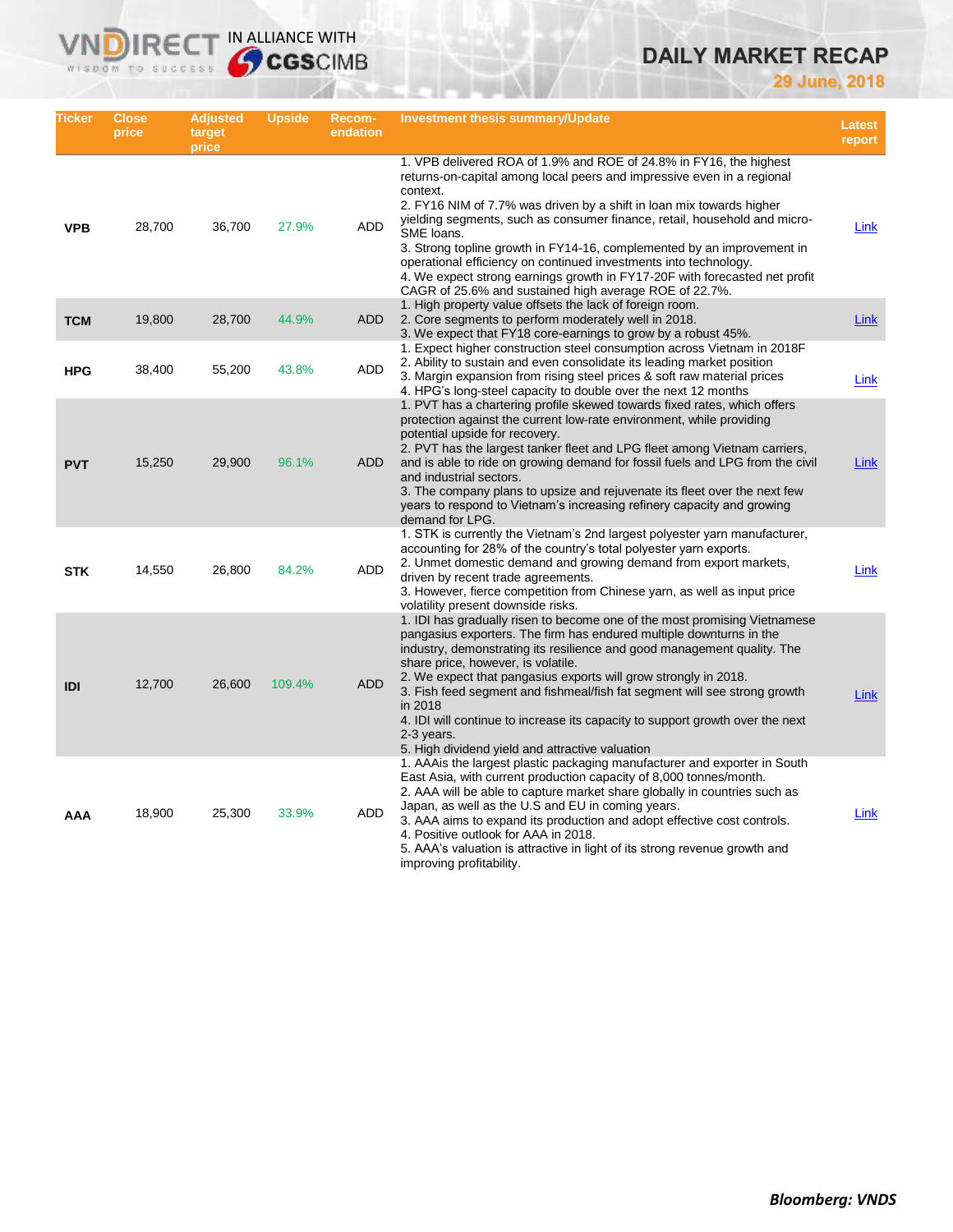# **MARKET MOVEMENTS**

WISDOM TO SUCCESS

IR<sub>E</sub>

| <b>HOSE</b>        |              |       |      |         |              |
|--------------------|--------------|-------|------|---------|--------------|
| <b>Top gainers</b> |              |       |      |         | <b>VND</b>   |
| <b>Ticker</b>      | Last         | Cha   | %chq | Vol.    | <b>Index</b> |
|                    | <b>Price</b> |       |      |         | impact       |
| <b>SMA</b>         | 13,900       | 900   | 6.9  | 13,990  | 0.005        |
| <b>HOT</b>         | 36,350       | 2,350 | 6.9  | 3,230   | 0.006        |
| <b>DAT</b>         | 19.400       | 1,250 | 6.9  | 20      | 0.018        |
| L10                | 19,450       | 1,250 | 6.9  | 800     | 0.004        |
| TLD                | 15,700       | 1,000 | 6.8  | 1.37MLN | 0.006        |

IN ALLIANCE WITH

| <b>HOSE</b>        |              |       |         |         |              |                    |              | <b>HNX</b> |         |         |              |
|--------------------|--------------|-------|---------|---------|--------------|--------------------|--------------|------------|---------|---------|--------------|
| <b>Top gainers</b> |              |       |         |         | <b>VND</b>   | <b>Top gainers</b> |              |            |         |         | <b>VND</b>   |
| Ticker             | Last         | Chg   | $%$ chq | Vol.    | <b>Index</b> | Ticker             | Last         | Chg        | $%$ chq | Vol.    | <b>Index</b> |
|                    | <b>Price</b> |       |         |         | impact       |                    | <b>Price</b> |            |         |         | impact       |
| <b>SMA</b>         | 13,900       | 900   | 6.9     | 13,990  | 0.005        | <b>KHB</b>         | 900          | 100        | 12.5    | 63,230  | 0.000        |
| HOT                | 36,350       | 2,350 | 6.9     | 3,230   | 0.006        | <b>PTI</b>         | 24,200       | 2,200      | 10.0    | 28,200  | 0.000        |
| <b>DAT</b>         | 19.400       | 1,250 | 6.9     | 20      | 0.018        | TJC                | 7,700        | 700        | 10.0    | 234.000 | 0.000        |
| L10                | 19,450       | 1,250 | 6.9     | 800     | 0.004        | TV <sub>3</sub>    | 52,800       | 4,800      | 10.0    | 4,359   | 0.000        |
| TLD                | 15,700       | 1,000 | 6.8     | 1.37MLN | 0.006        | <b>HTC</b>         | 28,800       | 2,600      | 9.9     | 15,400  | 0.000        |
|                    |              |       |         |         |              |                    |              |            |         |         |              |

| <b>Top losers</b> |              |           |        |        | <b>VND</b>   |
|-------------------|--------------|-----------|--------|--------|--------------|
| <b>Ticker</b>     | Last         | Cha       | %chq   | Vol.   | <b>Index</b> |
|                   | <b>Price</b> |           |        |        | impact       |
| <b>MHC</b>        | 4.890        | 64        | $-7.1$ | 59,060 | $-0.004$     |
| <b>YEG</b>        | 319,000      | $-24,000$ | $-7.0$ | 580    | $-0.215$     |
| <b>VFG</b>        | 36,300       | $-2,700$  | $-6.9$ | 650    | $-0.021$     |
| <b>EMC</b>        | 13,450       | $-1,000$  | $-6.9$ | 10     | $-0.004$     |
| UDC               | 3,100        | $-230$    | $-6.9$ | 1,990  | $-0.003$     |

| <b>VND</b><br><b>Top index movers</b> |                                |       |     |         |        |  |  |  |
|---------------------------------------|--------------------------------|-------|-----|---------|--------|--|--|--|
| <b>Ticker</b>                         | $%$ chq<br>Vol.<br>Last<br>Cha |       |     |         |        |  |  |  |
|                                       | Price                          |       |     |         | impact |  |  |  |
| <b>VHM</b>                            | 112,400                        | 2,400 | 2.2 | 316.220 | 2.106  |  |  |  |
| <b>SAB</b>                            | 225,500                        | 6,100 | 2.8 | 69,280  | 1.281  |  |  |  |
| <b>GAS</b>                            | 88,500                         | 1,200 | 1.4 | 381,660 | 0.752  |  |  |  |
| <b>VJC</b>                            | 141,800                        | 3,383 | 2.4 | 442.750 | 0.500  |  |  |  |
| <b>HDB</b>                            | 36,150                         | 1,550 | 4.5 | 1.23MLN | 0.498  |  |  |  |

| <b>VND</b><br><b>Top index laggers</b> |                      |           |         |         |          |  |  |  |
|----------------------------------------|----------------------|-----------|---------|---------|----------|--|--|--|
| <b>Ticker</b>                          | Last<br><b>Price</b> | Cha       | $%$ chq | Vol.    | Index    |  |  |  |
|                                        |                      |           |         |         | impact   |  |  |  |
| <b>BHN</b>                             | 91,500               | $-5,500$  | -5.7    | 2.790   | $-0.418$ |  |  |  |
| <b>VPB</b>                             | 28.700               | $-800$    | $-2.7$  | 3.86MLN | $-0.392$ |  |  |  |
| <b>HPG</b>                             | 38,400               | $-450$    | $-1.2$  | 5.17MLN | $-0.224$ |  |  |  |
| <b>YEG</b>                             | 319,000              | $-24,000$ | $-7.0$  | 580     | $-0.215$ |  |  |  |
| <b>PLX</b>                             | 58,500               | $-500$    | $-0.9$  | 148.160 | $-0.212$ |  |  |  |

| <b>VND</b><br><b>Top active volume</b> |              |        |         |              |          |  |  |  |  |
|----------------------------------------|--------------|--------|---------|--------------|----------|--|--|--|--|
| <b>Ticker</b>                          | Last         | Cha    | $%$ chq | Vol.         | Index    |  |  |  |  |
|                                        | <b>Price</b> |        |         |              | impact   |  |  |  |  |
| <b>HAG</b>                             | 5.210        | 210    |         | 4.2 7.50 MLN | 0.064    |  |  |  |  |
| <b>HPG</b>                             | 38,400       | $-450$ | $-1.2$  | 5.17MLN      | $-0.224$ |  |  |  |  |
| <b>FLC</b>                             | 5,060        | 10     | 0.2     | 4.81MLN      | 0.002    |  |  |  |  |
| <b>VPB</b>                             | 28,700       | $-800$ | $-2.7$  | 3.86MLN      | $-0.392$ |  |  |  |  |
| <b>MBB</b>                             | 26,200       | $-300$ | $-1.1$  | 3.51MLN      | $-0.178$ |  |  |  |  |

| <b>Top losers</b> |                      |           |         |        | <b>VND</b>      | <b>Top losers</b> |                      |          |         |        | <b>VND</b>             |
|-------------------|----------------------|-----------|---------|--------|-----------------|-------------------|----------------------|----------|---------|--------|------------------------|
| Ticker            | Last<br><b>Price</b> | Chg       | $%$ chq | Vol.   | Index<br>impact | Ticker            | Last<br><b>Price</b> | Chg      | %chg    | Vol.   | <b>Index</b><br>impact |
| MHC               | 4.890                | 64        | $-7.1$  | 59.060 | $-0.004$        | <b>KSK</b>        | 500                  | $-100$   | $-16.7$ | 40.000 | 0.000                  |
| <b>YEG</b>        | 319,000              | $-24,000$ | $-7.0$  | 580    | $-0.215$        | <b>PCE</b>        | 7,200                | $-800$   | $-10.0$ | 100    | 0.000                  |
| VFG               | 36,300               | $-2,700$  | $-6.9$  | 650    | $-0.021$        | KTT               | 6,500                | $-700$   | $-9.7$  | 200    | 0.000                  |
| <b>EMC</b>        | 13.450               | $-1.000$  | $-6.9$  | 10     | $-0.004$        | <b>SSM</b>        | 9,300                | $-1.000$ | $-9.7$  | 100    | 0.000                  |
| UDC.              | 3.100                | $-230$    | $-6.9$  | .990   | $-0.003$        | <b>NST</b>        | 11.400               | $-1.200$ | -9.5    | 100    | 0.000                  |

| <b>VND</b><br><b>Top index movers</b> |                      |        |      |         |                 | <b>Top index movers</b> |                      |       |         |         | <b>VND</b>      |
|---------------------------------------|----------------------|--------|------|---------|-----------------|-------------------------|----------------------|-------|---------|---------|-----------------|
| Ticker                                | Last<br><b>Price</b> | Chg    | %chq | Vol.    | Index<br>impact | Ticker                  | Last<br><b>Price</b> | Chg   | $%$ chq | Vol.    | Index<br>impact |
| VHM                                   | 112,400              | 2.400  | 2.2  | 316.220 | 2.106           | <b>NVB</b>              | 7.600                | 200   | 2.7     | 375.400 | 0.062           |
| <b>SAB</b>                            | 225,500              | 6.100  | 2.8  | 69.280  | 1.281           | PTI                     | 24.200               | 2,200 | 10.0    | 28,200  | 0.048           |
| GAS                                   | 88.500               | 1.200  | 1.4  | 381.660 | 0.752           | <b>DNP</b>              | 24.000               | 1.100 | 4.8     | 34.900  | 0.027           |
| <b>VJC</b>                            | 141.800              | 3,383  | 2.4  | 442.750 | 0.500           | <b>SHN</b>              | 10.500               | 200   | 1.9     | 756.410 | 0.024           |
| HDB                                   | 36,150               | 550. ا | 4.5  | .23MLN  | 0.498           | <b>HTC</b>              | 28,800               | 2,600 | 9.9     | 15.400  | 0.019           |

| <b>Top index laggers</b> |                      |           |         |         |                        | <b>VND</b><br><b>Top index laggers</b> |                      |          |         |         | <b>VND</b>             |
|--------------------------|----------------------|-----------|---------|---------|------------------------|----------------------------------------|----------------------|----------|---------|---------|------------------------|
| Ticker                   | Last<br><b>Price</b> | Chg       | $%$ chq | Vol.    | <b>Index</b><br>impact | Ticker                                 | Last<br><b>Price</b> | Chg      | $%$ chq | Vol.    | <b>Index</b><br>impact |
| <b>BHN</b>               | 91.500               | $-5.500$  | -5.7    | 2.790   | $-0.418$               | <b>ACB</b>                             | 35,600               | $-500$   | $-1.4$  | 3.07MLN | $-0.419$               |
| <b>VPB</b>               | 28,700               | $-800$    | $-2.7$  | 3.86MLN | $-0.392$               | <b>SHB</b>                             | 8,200                | $-100$   | $-1.2$  | 5.33MLN | $-0.111$               |
| HPG                      | 38.400               | $-450$    | $-1.2$  | 5.17MLN | $-0.224$               | VGC                                    | 20.600               | $-900$   | $-4.2$  | 3.53MLN | $-0.104$               |
| <b>YEG</b>               | 319,000              | $-24,000$ | $-7.0$  | 580     | $-0.215$               | <b>VCS</b>                             | 78,300               | $-3,700$ | $-4.5$  | 226.832 | $-0.080$               |
| <b>PLX</b>               | 58.500               | $-500$    | -0.9    | 148.160 | $-0.212$               | DL1                                    | 35,400               | $-600$   | $-1.7$  | 26,600  | $-0.033$               |

| <b>VND</b><br><b>Top active volume</b> |              |        |         |          |              | <b>Top active volume</b> |              |        |         |         | <b>VND</b>   |
|----------------------------------------|--------------|--------|---------|----------|--------------|--------------------------|--------------|--------|---------|---------|--------------|
| Ticker                                 | Last         | Chg    | $%$ chq | Vol.     | <b>Index</b> | Ticker                   | Last         | Chg    | $%$ chq | Vol.    | <b>Index</b> |
|                                        | <b>Price</b> |        |         |          | impact       |                          | <b>Price</b> |        |         |         | impact       |
| <b>HAG</b>                             | 5.210        | 210    | 4.2     | 7.50MLN  | 0.064        | <b>SHB</b>               | 8.200        | $-100$ | $-1.2$  | 5.33MLN | 0.000        |
| <b>HPG</b>                             | 38.400       | $-450$ | $-1.2$  | 5.17MLN  | $-0.224$     | <b>VGC</b>               | 20,600       | $-900$ | $-4.2$  | 3.53MLN | 0.000        |
| <b>FLC</b>                             | 5.060        | 10     | 0.2     | 4.81MLN  | 0.002        | <b>ACB</b>               | 35,600       | $-500$ | $-1.4$  | 3.07MLN | 0.000        |
| <b>VPB</b>                             | 28,700       | $-800$ | $-2.7$  | 3.86MLN  | $-0.392$     | <b>PVS</b>               | 17,300       | $-100$ | $-0.6$  | 2.03MLN | 0.000        |
| <b>MBB</b>                             | 26,200       | $-300$ | $-1.1$  | 3.51 MLN | $-0.178$     | <b>NSH</b>               | 10.400       | 0      | 0.0     | 1.02MLN | 0.000        |

*29-Jun Source: Bloomberg*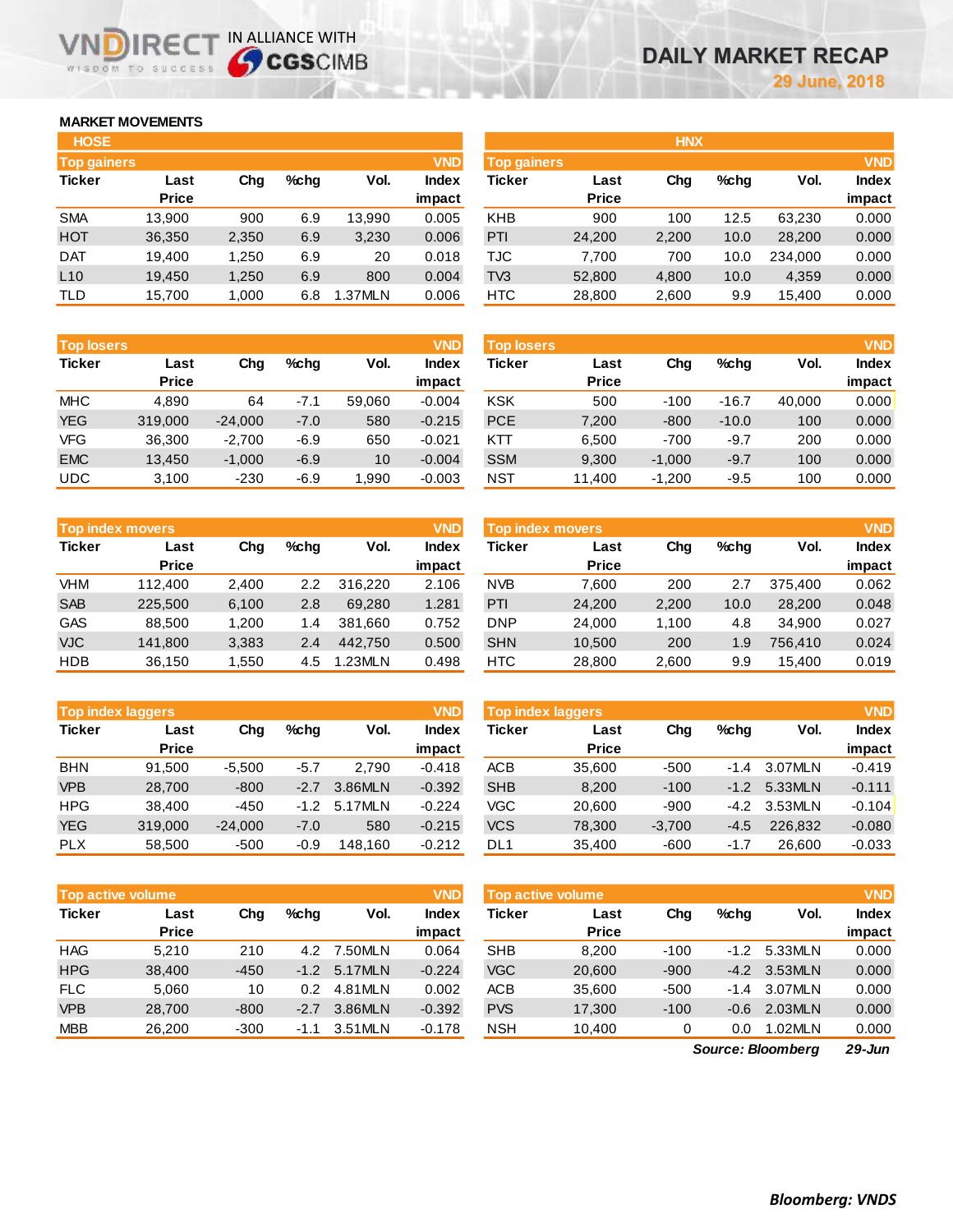# **FOREIGN ACTIVITIES**

IR<sub>E</sub> WISDOM TO SUCCESS

IN ALLIANCE WITH

| Volume (Mn'shs)       | <b>HOSE</b> | d/d   | <b>HNX</b> | d/d      | Value (VND'bn)        | <b>HOSE</b> | d/d   | <b>HNX</b> | d/d    |
|-----------------------|-------------|-------|------------|----------|-----------------------|-------------|-------|------------|--------|
| <b>BUY</b>            | 13.3        | 26.5% | 0.6        | $-40.8%$ | <b>BUY</b>            | 728.8       | 24.4% | 7.3        | -59.7% |
| % of market           | 9.5%        |       | 2.2%       |          | % of market           | 20.2%       |       | $1.7\%$    |        |
| <b>SELL</b>           | 17.2        | 60.5% | 0.3        | 31.4%    | <b>SELL</b>           | 1.014.4     | 78.5% | 4.5        | 23.2%  |
| % of market           | 12.2%       |       | 0.9%       |          | % of market           | 28.1%       |       | 1.1%       |        |
| <b>NET BUY (SELL)</b> | (3.87)      |       | 0.4        |          | <b>NET BUY (SELL)</b> | (285.6)     |       | 2.8        |        |

*Source: HSX, HNX*



# **Foreign net buy/sell (30 days) in VND'bn**

#### **2018 ACCUMULATION**

| Volume (MIn'shs)                          | <b>HOSE</b> | % of 2017 |        | HNX % of 2017 | Value (VND'bn)        |           | HOSE % of 2017 |         | HNX % of 2017 |
|-------------------------------------------|-------------|-----------|--------|---------------|-----------------------|-----------|----------------|---------|---------------|
| <b>BUY</b>                                | 2.752.7     | 77.6%     | 277.9  | 69.4%         | <b>BUY</b>            | 164.772.3 | 97.5%          | 5.294.0 | 63.5%         |
| % of market                               | 10.6%       |           | 3.8%   |               | % of market           | 20.6%     |                | 3.2%    |               |
| <b>SELL</b>                               | 2.423.3     | 74.4%     | 312.0  | 76.6%         | <b>SELL</b>           | 130.486.9 | 90.3%          | 6.234.5 | 72.4%         |
| % of market                               | 9.3%        |           | 4.2%   |               | % of market           | 16.3%     |                | 3.7%    |               |
| <b>NET BUY (SELL)</b><br>Source: HSX, HNX | 329.4       |           | (34.1) |               | <b>NET BUY (SELL)</b> | 34,285    |                | (940.5) |               |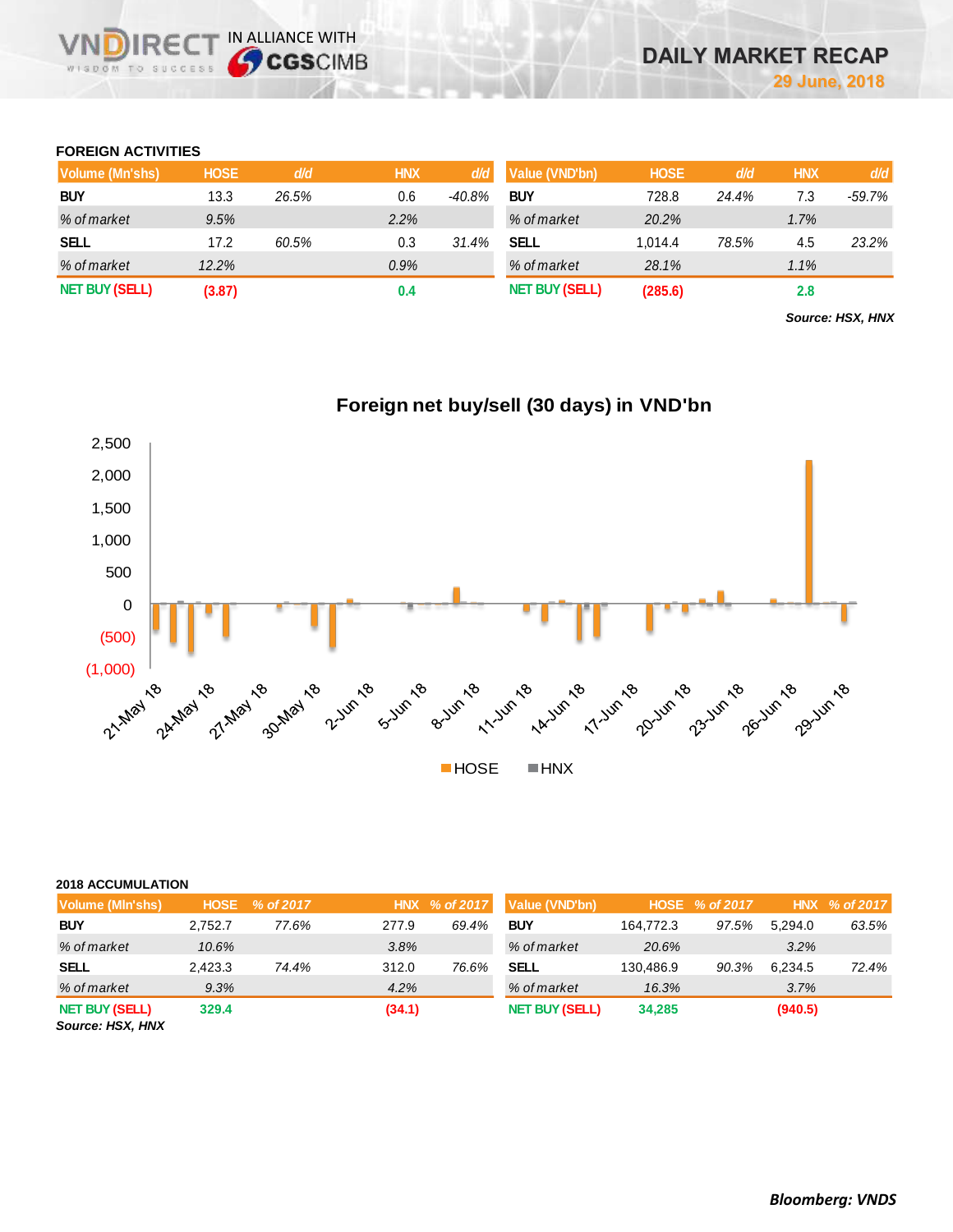# **FOREIGN ACTIVITIES**

**VNDIRECT IN ALLIANCE WITH** 

|                                                      |                               | <b>HOSE</b> |         |       |                 | <b>HNX</b>                    |                      |          |         |       |                 |
|------------------------------------------------------|-------------------------------|-------------|---------|-------|-----------------|-------------------------------|----------------------|----------|---------|-------|-----------------|
|                                                      | Top buy by foreigners (value) |             |         |       | <b>VND'bn</b>   | Top buy by foreigners (value) |                      |          |         |       |                 |
| <b>Ticker</b><br>Chg<br>%chg<br>Last<br><b>Price</b> |                               |             |         | Value | Index<br>impact | <b>Ticker</b>                 | Last<br><b>Price</b> | Chg      | %chg    | Value | Index<br>impact |
| <b>VNM</b>                                           | 170,000                       | 0           | 0.00    | 198.7 | 0.000           | <b>SHB</b>                    | 8,300                | $-100$   | $-1.20$ | 2.6   | 0.000           |
| <b>VIC</b>                                           | 107,500                       | $\mathbf 0$ | 0.00    | 106.9 | 0.000           | <b>VCS</b>                    | 82,000               | $-3,700$ | $-4.51$ | 1.3   | 0.000           |
| <b>HPG</b>                                           | 38.400                        | $-450$      | $-1.16$ | 84.9  | $-0.224$        | <b>VNR</b>                    | 25,000               | 500      | 8.70    | 0.8   | 0.000           |
| <b>VHM</b>                                           | 112,400                       | 2,400       | 2.18    | 70.6  | 2.111           | <b>CIA</b>                    | 36,900               | $-100$   | $-0.27$ | 0.3   | 0.000           |
| <b>VPB</b>                                           | 28,700                        | $-800$      | $-2.71$ | 56.4  | $-0.392$        | <b>VCG</b>                    | 16,500               | $-200$   | $-1.20$ | 0.3   | 0.000           |

|               | <b>VND'bn</b><br>Top sell by foreigners (value) |        |         |       |                 |            | Top sell by foreigners (value) |          |         |       |                        |
|---------------|-------------------------------------------------|--------|---------|-------|-----------------|------------|--------------------------------|----------|---------|-------|------------------------|
| <b>Ticker</b> | Last<br><b>Price</b>                            | Chg    | %chg    | Value | Index<br>impact | Ticker     | Last<br><b>Price</b>           | Chg      | %chg    | Value | <b>Index</b><br>impact |
| <b>VIC</b>    | 107.500                                         | 0      | 0.00    | 276.9 | 0.000           | <b>PVS</b> | 17.400                         | $-100$   | $-0.57$ | 2.4   | 0.000                  |
| <b>VNM</b>    | 170.000                                         | 0      | 0.00    | 190.6 | 0.000           | <b>DNP</b> | 24,000                         | 1.100    | 4.80    | 0.4   | 0.000                  |
| <b>HPG</b>    | 38.400                                          | $-450$ | $-1.16$ | 118.1 | $-0.224$        | CSC        | 22.200                         | $-1,800$ | $-7.50$ | 0.4   | 0.000                  |
| <b>VHM</b>    | 112.400                                         | 2,400  | 2.18    | 69.8  | 2.111           | PTI        | 22,000                         | 2,200    | 1.38    | 0.2   | 0.000                  |
| <b>VPB</b>    | 28,700                                          | $-800$ | $-2.71$ | 56.4  | $-0.392$        | TV3        | 48,000                         | 4,800    | $-3.03$ | 0.2   | 0.000                  |

|               | <b>VND'bn</b><br>Top net buy by foreigners (value) |       |      |       |                 |            | <b>VND'bn</b><br>Top net buy by foreigners (value) |          |         |       |                        |
|---------------|----------------------------------------------------|-------|------|-------|-----------------|------------|----------------------------------------------------|----------|---------|-------|------------------------|
| <b>Ticker</b> | Last<br><b>Price</b>                               | Chg   | %chg | Value | Index<br>impact | Ticker     | Last<br><b>Price</b>                               | Chg      | %chg    | Value | <b>Index</b><br>impact |
| <b>DXG</b>    | 27.150                                             | 350   | 1.31 | 24.2  | 0.039           | <b>SHB</b> | 8.300                                              | $-100$   | $-1.20$ | 2.6   | 0.000                  |
| <b>VCB</b>    | 58,000                                             | 100   | 0.17 | 12.3  | 0.118           | <b>VCS</b> | 82,000                                             | $-3,700$ | $-4.51$ | 1.2   | 0.000                  |
| <b>GAS</b>    | 88.500                                             | 1.200 | 1.37 | 11.7  | 0.754           | <b>VNR</b> | 25,000                                             | 500      | 8.70    | 0.7   | 0.000                  |
| <b>CTD</b>    | 152,400                                            | 1,400 | 0.93 | 9.8   | 0.036           | <b>VCG</b> | 16,500                                             | $-200$   | $-1.20$ | 0.3   | 0.000                  |
| <b>VNM</b>    | 170.000                                            | 0     | 0.00 | 8.1   | 0.000           | СIА        | 36,900                                             | $-100$   | $-0.27$ | 0.3   | 0.000                  |

|               | <b>VND'bn</b><br>Top net sell by foreigners (value) |        |         |          |                 |            | Top net sell by foreigners (value) |          |         |         |                 |  |
|---------------|-----------------------------------------------------|--------|---------|----------|-----------------|------------|------------------------------------|----------|---------|---------|-----------------|--|
| <b>Ticker</b> | Last<br><b>Price</b>                                | Chg    | %chg    | Value    | Index<br>impact | Ticker     | Last<br><b>Price</b>               | Chg      | %chg    | Value   | Index<br>impact |  |
| <b>VIC</b>    | 107.500                                             | 0      | 0.00    | $-169.9$ | 0.000           | <b>PVS</b> | 17.400                             | $-100$   | $-0.57$ | $-2.41$ | 0.000           |  |
| <b>HPG</b>    | 38.400                                              | $-450$ | $-1.16$ | $-33.2$  | $-0.224$        | <b>DNP</b> | 24,000                             | 1.100    | 4.80    | $-0.44$ | 0.000           |  |
| <b>MSN</b>    | 79.000                                              | 0      | 0.00    | $-18.5$  | 0.000           | CSC        | 22,200                             | $-1,800$ | $-7.50$ | $-0.41$ | 0.000           |  |
| <b>VRE</b>    | 38,800                                              | 700    | 1.84    | $-13.1$  | 0.437           | PTI        | 22,000                             | 2.200    | 1.38    | $-0.20$ | 0.000           |  |
| <b>CTG</b>    | 24.250                                              | -50    | $-0.21$ | $-12.9$  | $-0.061$        | TV3        | 48,000                             | 4.800    | $-3.03$ | $-0.17$ | 0.000           |  |

*29-Jun-18*

*Source: Bloomberg, HOSE, HNX*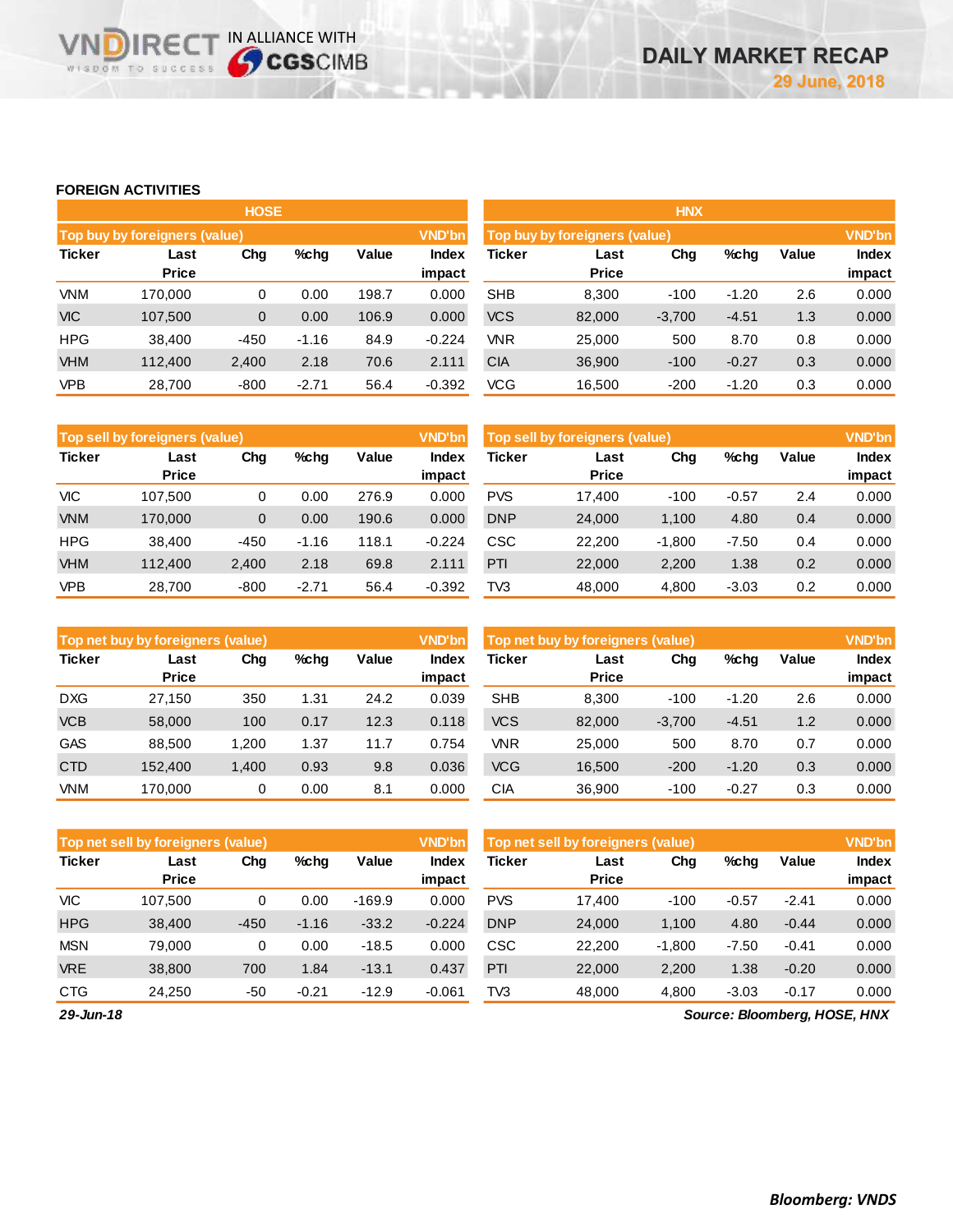# **DAILY MARKET RECAP**

**June, 2018**

# **TOP 60 MARKET CAP STOCKS SNAPSHOT ON HOSE**

 $R \in C$ 

WISDOM TO SUCCESS

 $\vee$ 

IN ALLIANCE WITH

| No. Ticker             | <b>Price</b>     |                    | Price change (%)   |                    |                |                |               |              | Mkt. Cap Outs. Vol. Float ratio Avail. Fil Ave. daily vol. | P/E                       | P/B          | <b>ROE</b>   | <b>ROA</b> |
|------------------------|------------------|--------------------|--------------------|--------------------|----------------|----------------|---------------|--------------|------------------------------------------------------------|---------------------------|--------------|--------------|------------|
|                        | <b>VND</b>       | 1M                 | 3M                 | 6 <i>M</i>         | <b>US\$min</b> | <b>MIn'shs</b> | $\frac{9}{6}$ |              | $% (30 \, \text{days-shs})$                                | $\boldsymbol{\mathsf{x}}$ | $\pmb{\chi}$ | $\%$         | $\%$       |
| 1 VIC VM               | 107,500          | 18.3               | 13.1               | 68.3               | 14,958         | 3,192          | 49.3          | 20.4         | 2,374,653                                                  | 55.7                      | 9.7          | 16.3         | 2.3        |
| 2 VHM VM               | 112,400          | $-3.1$             | N/A                | <b>N/A</b>         | 13,131         | 2,680          | 100.0         | 33.0         | 917,709                                                    | 47.9                      | 3.3          | N/A          | N/A        |
| 3 VNM VM               | 170,000          | 0.8                | $-17.9$            | $-18.5$            | 10,756         | 1,451          | 43.9          | 40.5         | 774,837                                                    | 27.3                      | 9.6          | 35.8         | 30.3       |
| 4 VCB VM               | 58,000           | 16.0               | $-18.3$            | 6.8                | 9,097          | 3,598          | 22.9          | 9.4          | 2,852,984                                                  | 20.1                      | 3.7          | 19.6         | $1.2$      |
| 5 GAS VM               | 88,500           | $-7.8$             | $-30.0$            | $-9.1$             | 7,384          | 1,914          | 4.2           | 45.6         | 739,008                                                    | 17.2                      | 3.9          | 23.9         | 15.9       |
| 6 SAB VM               | 225,500          | $-1.5$             | $-5.7$             | $-9.5$             | 6,304          | 641            | 10.4          | 39.3         | 68,846                                                     | 31.2                      | 10.0         | 34.8         | 23.8       |
| 7 TCB VM               | 91,700           | <b>N/A</b>         | <b>N/A</b>         | <b>N/A</b>         | 4,659          | 1,166          | 100.0         | 0.0          | <b>N/A</b>                                                 | 11.9                      | 3.4          | 27.7         | 2.6        |
| 8 CTG VM               | 24,250           | $-6.9$             | $-30.7$            | 0.2                | 3,936          | 3,723          | 15.8          | 0.0          | 4,907,953                                                  | 11.5                      | $1.4$        | 12.6         | 0.7        |
| 9 BID VM               | 26,000           | $-5.8$             | $-40.9$            | 2.0                | 3,875          | 3,419          | 4.4           | 27.6         | 2,828,133                                                  | 12.8                      | 1.9          | 15.1         | 0.6        |
| 10 MSN VM              | 79,000           | $-1.3$             | $-27.9$            | 3.0                | 3,627          | 1,053          | 36.7          | 19.9         | 989,624                                                    | 22.9                      | 5.6          | 24.3         | $5.7\,$    |
| 11 HPG VM              | 38,400           | 3.4                | $-11.6$            | 14.7               | 3,556          | 2,124          | 58.8          | 10.1         | 6,857,524                                                  | 9.7                       | 2.4          | 29.8         | 18.1       |
| 12 VJC VM              | 141,800          | 11.9               | $-23.4$            | 15.9               | 3,348          | 542            | 53.2          | 5.5          | 637,516                                                    | 15.0                      | 7.3          | 67.1         | 19.7       |
| 13 VREVM               | 38,800           | $-9.8$             | $-23.9$            | $-17.7$            | 3,216          | 1,901          | 100.0         | 17.0         | 1,684,922                                                  | 49.1                      | 2.8          | 5.7          | 5.6        |
| 14 VPB VM              | 28,700           | 18.5               | $-24.6$            | 20.0               | 3,032          | 2,423          | 78.8          | 0.0          | 5,123,743                                                  | 10.8                      | 2.5          | 26.9         | $2.5\,$    |
| 15 PLX VM              | 58,500           | $-2.3$             | $-28.9$            | $-22.0$            | 2,955          | 1,159          | 6.3           | 9.2          | 594,673                                                    | 20.0                      | 3.2          | 16.0         | 5.5        |
| 16 BVHVM               | 81,300           | $-2.5$             | $-12.6$            | 24.5               | 2,484          | 701            | 31.2          | 23.7         | 152,211                                                    | 34.3                      | 3.9          | 11.7         | 1.9        |
| 17 MBB VM              | 26,200           | $-6.8$             | $-25.6$            | 3.1                | 2,074          | 1,816          | 61.4          | 0.0          | 5,104,288                                                  | 11.4                      | 1.6          | 15.2         | 1.5        |
| 18 NVL VM              | 51,000           | $-4.0$             | $-23.1$            | 2.6                | 2,018          | 907            | 33.9          | 39.6         | 3,076,094                                                  | 20.1                      | 3.3          | 18.7         | $4.7\,$    |
| 19 MWG VM              | 114,000          | 8.6                | 0.8                | $-13.0$            | 1,605          | 323            | 76.7          | 0.0          | 744,737                                                    | 14.5                      | 5.1          | 42.1         | 13.0       |
| 20 HDB VM              | 36,150           | 3.1                | $-21.4$            | <b>N/A</b>         | 1,546          | 981            | 100.0         | 2.7          | 1,634,013                                                  | 18.4                      | 2.5          | 14.9         | 1.0        |
| 21 FPT VM<br>22 ROS VM | 41,500           | $-12.4$            | $-19.8$            | $-16.4$            | 1,110          | 614<br>568     | 73.9          | 0.0          | 1,033,308                                                  | 8.4                       | 2.1          | 27.7         | 11.4       |
| 23 BHN VM              | 43,000<br>91,500 | $-19.2$<br>$-12.8$ | $-61.7$<br>$-28.5$ | $-71.6$<br>$-28.3$ | 1,064<br>925   | 232            | 27.0<br>0.9   | 46.6<br>31.4 | 858,315<br>1,254                                           | 31.1<br>33.0              | 4.3<br>5.6   | 14.7<br>17.3 | 8.6<br>6.7 |
| 24 STB VM              | 11,550           | $-0.4$             | $-24.3$            | $-10.1$            | 908            | 1,804          | 94.0          | 13.1         | 4,773,580                                                  | 15.2                      | 0.9          | 5.8          | $0.4\,$    |
| 25 TPB VM              | 27,500           | $-4.5$             | <b>N/A</b>         | <b>N/A</b>         | 798            | 666            | 95.3          | 0.0          | 313,876                                                    | 16.0                      | 2.4          | 15.9         | 0.8        |
| 26 EIB VM              | 14,500           | 0.0                | 3.6                | 14.6               | 777            | 1,229          | 83.8          | 0.0          | 253,222                                                    | 15.8                      | 1.2          | 8.0          | 0.8        |
| 27 SSIVM               | 28,500           | $-3.1$             | $-26.9$            | $-1.0$             | 621            | 500            | 54.2          | 44.7         | 5,229,979                                                  | 11.0                      | 1.6          | 14.8         | $7.2\,$    |
| 28 PNJ VM              | 87,000           | $-20.9$            | $-34.1$            | $-4.7$             | 615            | 162            | 64.4          | 0.0          | 517,956                                                    | 17.9                      | 4.4          | 32.8         | 19.6       |
| 29 DHG VM              | 102,000          | 1.0                | $-5.6$             | $-11.3$            | 581            | 131            | 31.8          | 2.0          | 166,053                                                    | 23.5                      | 4.8          | 19.5         | 15.9       |
| 30 KDH VM              | 31,000           | $-5.5$             | $-14.6$            | 13.1               | 524            | 388            | 61.1          | 4.8          | 105,365                                                    | 18.5                      | 1.9          | 10.2         | 5.8        |
| 31 CTD VM              | 152,400          | 14.9               | 2.2                | $-32.7$            | 520            | 78             | 88.0          | 7.3          | 291,068                                                    | 7.5                       | 1.6          | 22.0         | 12.6       |
| 32 VCIVM               | 82,500           | $-3.2$             | $-23.5$            | 5.8                | 432            | 120            | 95.1          | 8.4          | 84,010                                                     | 14.2                      | 3.3          | 30.5         | 13.9       |
| 33 REE VM              | 31,900           | $-2.1$             | $-15.6$            | $-23.1$            | 431            | 310            | 75.3          | 0.0          | 387,823                                                    | 6.9                       | 1.2          | 19.2         | 10.9       |
| 34 DXG VM              | 27,150           | $-2.9$             | $-16.2$            | 42.4               | 405            | 342            | 71.8          | 6.7          | 3,831,246                                                  | 10.1                      | 2.3          | 24.6         | 10.9       |
| 35 HNG VM              | 10,200           | 34.9               | 15.1               | 6.7                | 394            | 887            | 44.8          | 55.2         | 2,056,439                                                  | 14.5                      | 0.8          | 5.0          | 1.7        |
| 36 GEX VM              | 33,600           | 7.5                | $-4.4$             | <b>N/A</b>         | 391            | 267            | 71.6          | 33.5         | 340,642                                                    | 11.1                      | 2.0          | 22.3         | $6.9\,$    |
| 37 YEG VM              | 319,000          | N/A                | <b>N/A</b>         | <b>N/A</b>         | 381            | 27             | 100.0         | 0.6          | <b>N/A</b>                                                 | 129.0                     | 24.9         | 29.0         | 11.6       |
| 38 NT2 VM              | 29,100           | 5.8                | $-5.7$             | $-13.1$            | 365            | 288            | 32.1          | 28.2         | 329,729                                                    | 11.0                      | 1.6          | 14.6         | 6.8        |
| 39 PDR VM              | 30,700           | 2.3                | $-9.0$             | 3.2                | 357            | 266            | 37.4          | 41.7         | 968,279                                                    | 15.4                      | 2.8          | 19.7         | 5.5        |
| 40 TCH VM              | 21,750           | $-20.9$            | 7.4                | $2.8\,$            | 335            | 353            | 51.2          | 45.2         | 824,384                                                    | 17.8                      | 1.8          | 10.0         | 9.2        |
| 41 SBT VM              | 15,500           | 8.4                | $-9.4$             | $-25.5$            | 335            | 495            | 47.4          | 92.7         | 2,300,126                                                  | 13.9                      | 1.2          | 7.4          | 3.3        |
| 42 HCM VM              | 57,000           |                    | $-8.1 -27.8$       | $-5.2$             | 322            | 130            | 38.0          | 40.1         | 266,529                                                    | 9.4                       | 2.4          | 28.3         | 15.5       |
| 43 GMD VM              | 25,050           |                    | $-1.0 -18.8$       | $-26.3$            | 315            | 288            | 59.6          | 0.0          | 503,768                                                    | 4.3                       | 1.3          | 29.8         | 16.8       |
| 44 PAN VM              | 59,900           | 5.8                | $-7.7$             | 66.4               | 314            | 120            | 59.8          | 59.4         | 47,754                                                     | 15.7                      | 2.6          | 16.5         | 7.6        |
| 45 KDC VM              | 33,400           | $-2.6$             | $-12.1$            | $-15.4$            | 299            | 206            | 44.5          | 29.2         | 171,061                                                    | 22.3                      | 1.1          | 5.0          | 3.2        |
| 46 DPM VM              | 17,200           | 4.2                | $-21.6$            | $-20.0$            | 293            | 391            | 35.2          | 28.8         | 900,545                                                    | 12.1                      | 0.8          | 8.0          | 6.1        |
| 47 CII VM              | 26,450           | $-8.5$             | $-14.3$            | $-24.6$            | 284            | 246            | 69.2          | 12.9         | 587,634                                                    | 21.9                      | 1.3          | 6.1          | 1.5        |
| 48 NLG VM              | 28,000           | 4.5                | $-14.2$            | 12.3               | 256            | 210            | 62.1          | 0.0          | 474,023                                                    | 10.0                      | 2.0          | 19.1         | 7.9        |
| 49 PPC VM              | 17,600           | $-4.6$             | $-5.9$             | $-22.6$            | 246            | 321            | 24.6          | 33.5         | 167,719                                                    | 6.2                       | 1.0          | 16.1         | 10.8       |
| 50 KBC VM              | 11,950           | $-3.6$             | $-8.4$             | $-10.8$            | 245            | 470            | 75.2          | 31.4         | 2,463,102                                                  | 9.1                       | 0.7          | 7.5          | 4.0        |
| 51 DCM VM              | 10,550           | 3.4                | $-14.6$            | $-22.4$            | 243            | 529            | 24.4          | 44.9         | 383,632                                                    | 10.3                      | 0.9          | 8.7          | 4.9        |
| 52 PME VM              | 73,800           | 9.4                | 1.6                | 1.0                | 241            | 75             | 99.0          | 0.0          | 6,427                                                      | 17.0                      | 3.4          | 19.3         | 16.0       |
| 53 FRT VM              | 81,000           | $-11.0$            | <b>N/A</b>         | <b>N/A</b>         | 240            | 68             | 100.0         | 2.3          | 74,979                                                     | 19.6                      | 6.9          | 42.9         | 6.8        |
| 54 VHC VM              | 58,700           | 15.6               | $-13.2$            | 10.1               | 236            | 92             | 28.3          | 59.9         | 259,746                                                    | 8.9                       | 1.9          | 22.7         | 12.3       |
| 55 PVD VM<br>56 TLG VM | 13,650           | 1.1<br>0.5         | $-28.2$<br>$-1.9$  | $-41.5$<br>$-2.6$  | 228<br>217     | 383<br>51      | 48.1          | 25.2<br>72.1 | 958,472<br>717                                             | <b>N/A</b>                | 0.4          | 0.1          | 0.0        |
| 57 HAG VM              | 98,400<br>5,210  | 16.0               | $-22.2$            | $-29.1$            | 211            | 927            | 26.7<br>61.3  | 39.9         | 4,607,821                                                  | 20.1<br>32.6              | 4.5<br>0.4   | 23.6<br>0.5  | 18.8       |
| 58 LGC VM              | 25,050           | 18.2               | 42.3               | 6.8                | 211            | 193            | <b>N/A</b>    | 4.0          | 467                                                        | 29.0                      | 1.9          | 6.9          | 0.1<br>1.8 |
| 59 BMP VM              | 58,600           | $-1.7$             | $-16.3$            | $-31.5$            | 209            | 82             | 39.0          | 26.7         | 251,917                                                    | 10.6                      | 1.9          | 18.3         | 16.3       |
| 60 VCF VM              | 180,000          | 2.9                | 0.0                | $-32.1$            | 209            | 27             | 0.6           | 48.4         | 511                                                        | 8.6                       | 5.2          | 36.7         | 25.4       |
|                        |                  |                    |                    |                    |                |                |               |              | <b>Source: Bloomberg</b>                                   |                           |              | $29 - Jun$   |            |